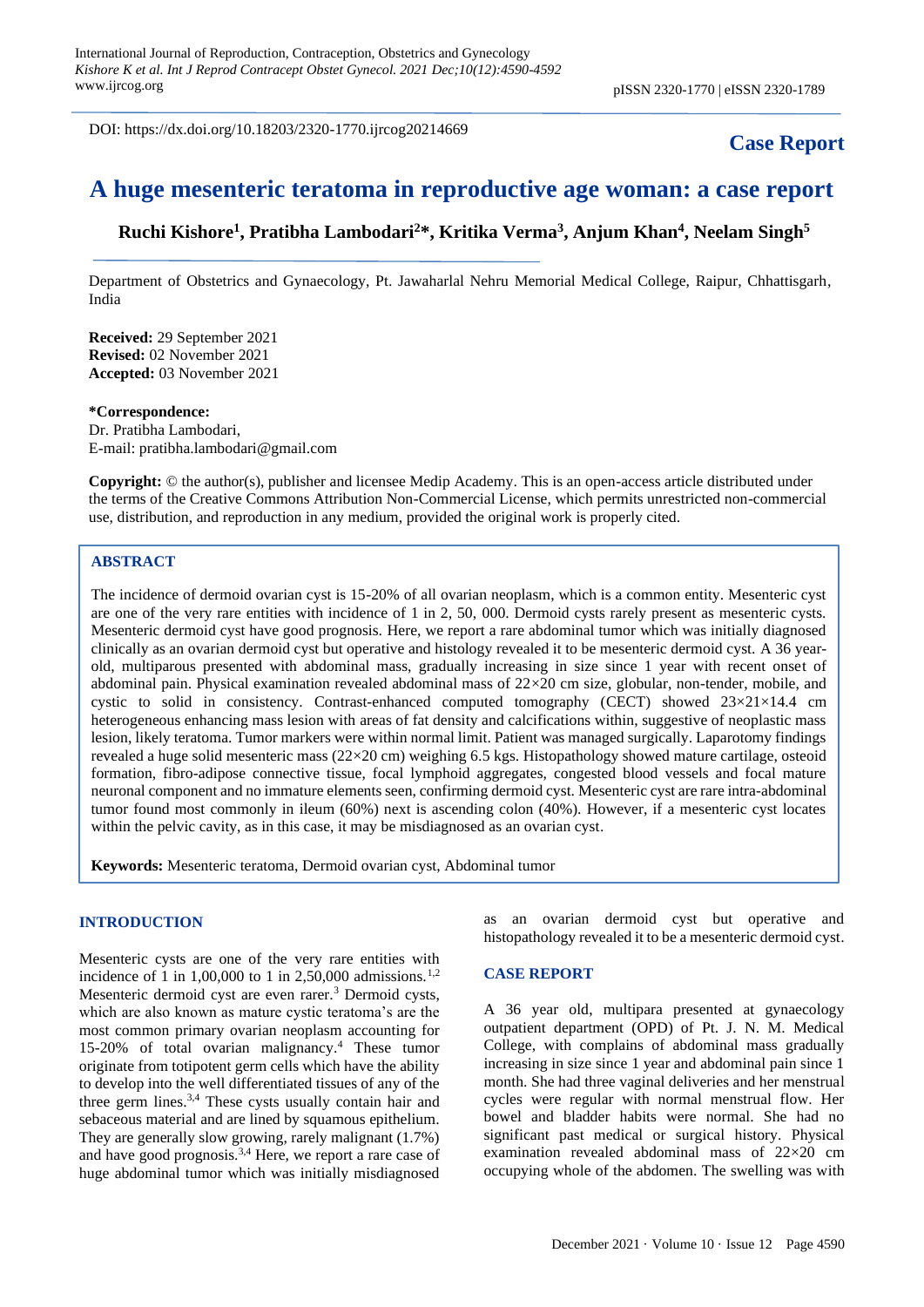different consistencies, firm towards right side and cystic towards left. The margins were smooth and had limited mobility from side to side. There was no tenderness on palpation. Per speculum examination was within normal limit. Per vaginal examination revealed uterus to be of normal size separately felt from the swelling. The swelling could be moved upwards, but not with cervical movements. All the fornices were occupied by this huge mass. The woman was subjected to ultrasound whole abdomen and pelvis which showed 14×20×21 cm heterogeneously hyperechoic abdomino-pelvic mass with few hypoechogenic areas and multiple calicfic foci noted within it.

CECT abdomen and pelvis (Figure 1) suggested a 23×21×14.4 cm abdomino-pelvic well defined, lobulated, heterogeneously enhancing soft tissue density mass lesion with areas of fat density with multiple areas of dense calcification, suggestive of teratoma, suggesting dermoid cyst.



**Figure 1: CECT abdomen and pelvis: A 23×21×14.4 cm heterogeneous mass having fat density areas and dense calcification suggestive of teratoma.**

Her ovarian tumor markers were assayed and found to be within normal limits. With the provisional diagnosis of ovarian teratoma, she was planned for exploratory laparotomy with vertical midline incision. On surgical exploration, a huge mass of  $22\times20$  cm was noted in the midline which was covered with omentum on all the sides (Figure 2). Posteriorly, it was adhered to small bowel from distal jejunum to distal ileum. Bilateral ovaries were found to be normal. Careful dissection from the omentum and complete resection of mass was performed. The mass was subjected to histopathological examination.

Gross findings suggested a 6.5 kg globular mass measuring 71 cm in circumference (Figure 3). Cut surface showed multiple teeth like structures at few places. Microscopic findings showed mature cartilage, osteoid formation, fibro-adipose connective tissue, focal lymphoid aggregates, few congested blood vessels along with focal mature neuronal component. No immature elements were seen. All these features were consistent with dermoid cyst.



**Figure 2: A mass of 22×20 cm in the midline covered with omentum on all the sides.**



**Figure 3: Gross finding showing a 6.5 kg globular mass measuring 71 cm in circumference.**

## **DISCUSSION**

Teratoma or dermoid cyst are germ cell tumors composed of multiple cell types which are derived from one or more of three germ layers.<sup>3</sup> Usually, they occur in early age group.3,4 Dermoids can occur anywhere in pathway of ectodermal cell migration, especially in the midline, from cranium, mediastinum and retroperitoneum to sacrococcygeal regions. The most common location is sacrococcygeal (57%) and in the gonads, that too in ovary.<sup>3</sup> Dermoids rarely present as mesenteric cysts. $3$  This case needs to be reported as it is a mature teratoma which was originating from the mesentery and mature mesenteric teratoma in adulthood is extremely rare.

The teratomas are usually smaller than 10 cm with cystic spaces filled with sebaceous material containing matted hair, sometimes teeth, bone, etc. But, here in this case the size of the dermoid was unusually large, that is of 22 cm.

Any abdominal mass which is freely mobile perpendicular to the attachment of mesentery is expected to be originating from mesentery itself.<sup>5</sup> But, because of huge size, the mass which fills the abdominal cavity completely may not show the usual pattern of mobility, as in this case. Usually, these mesenteric masses are painless.<sup>1,5</sup> Abdominal distension is the most common presentation and abdominal pain, if present, is because of the mass